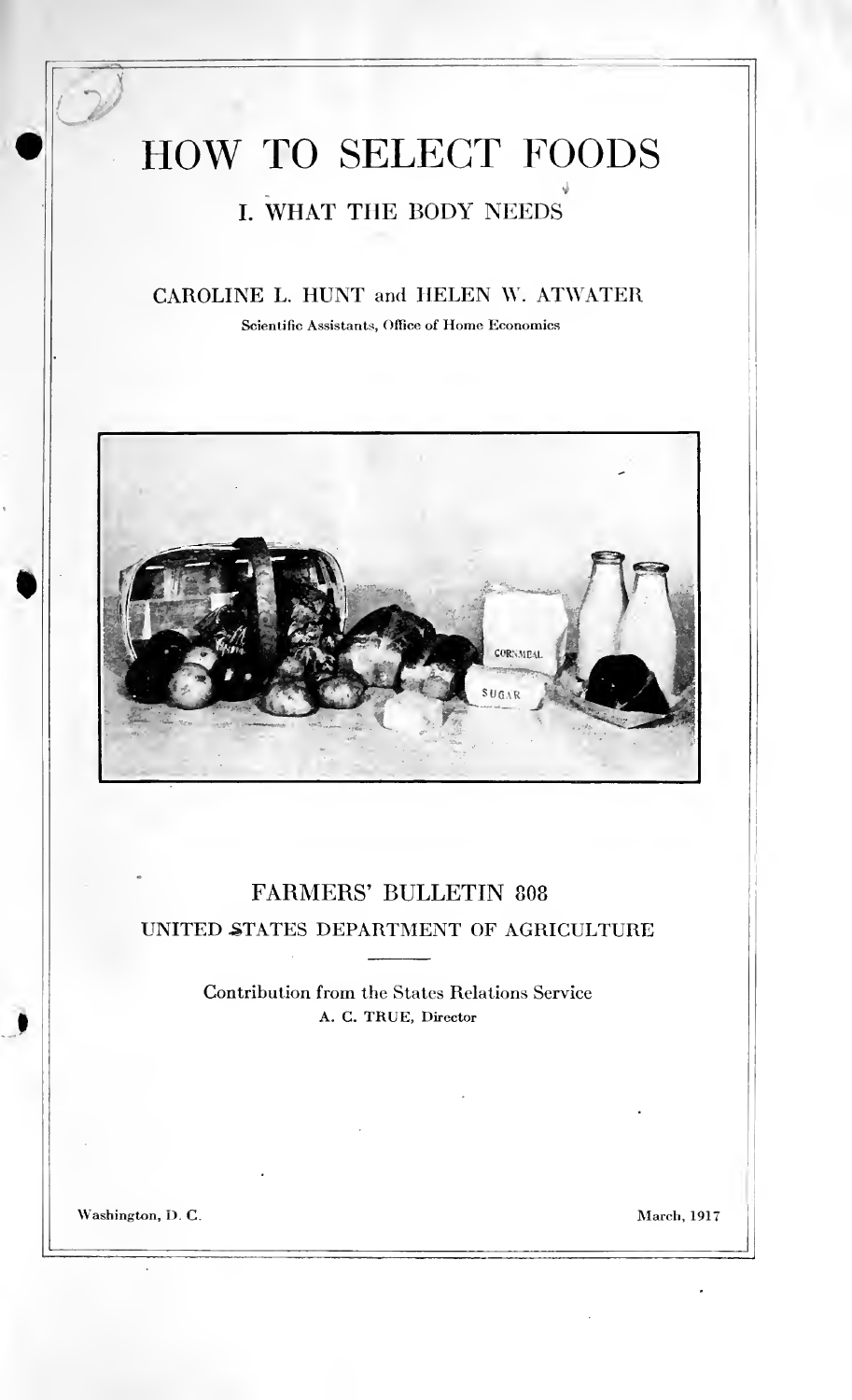THIS BULLETIN does not attempt to make definite suggestions for obtaining food at low cost or to recommend any special foods or combinations of foods. It tells very simply what the body needs to obtain from its food for build ing its tissues, keeping it in good working order, and providing it with fuel or energy for its muscular work. It shows in <sup>a</sup> general way how the different food materials meet these needs and groups them according to their uses in the body. It suggests that, by remembering these groups and having them all suitably represented in the daily diet, the housekeeper can easily plan at tractive meals which meet the needs of her family without waste of money or material.

 $H960$ 

Walter Clinton Jackson Library The University of North Carolina at Greensboro Special Collections & Rare Books

World War <sup>I</sup> Pamphlet Collection

Gift of Greensboro Public Library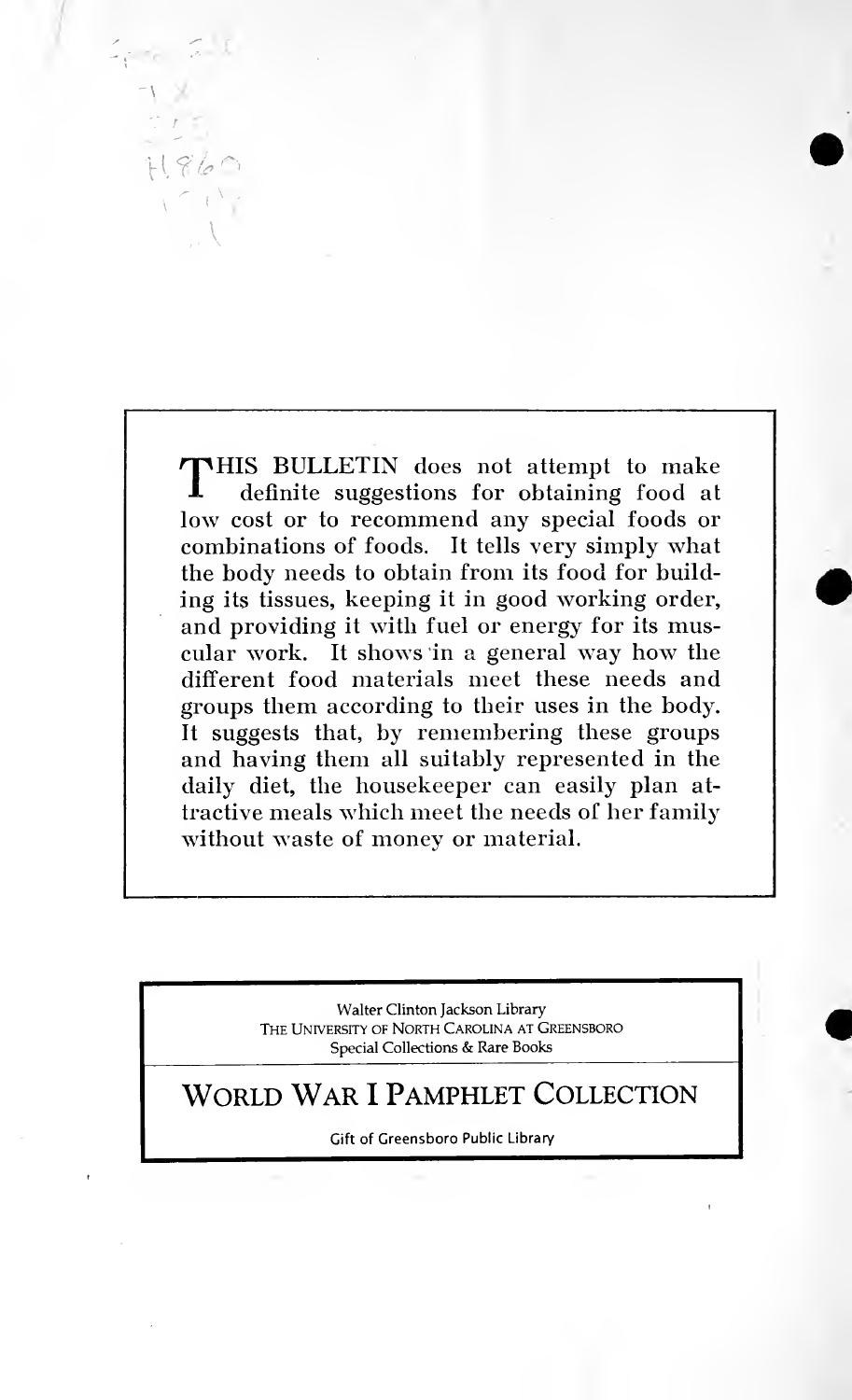## HOW TO SELECT FOODS.<sup>1</sup> I. WHAT THE BODY NEEDS.

#### CONTENTS.

|                                     | Page. |                                     | Page. |
|-------------------------------------|-------|-------------------------------------|-------|
| Purpose of this bulletin__________  |       | How to tell whether or not the diet |       |
|                                     |       | $\frac{4}{1}$ is adequate           |       |
| What the day's food should provide_ |       | General suggestions ______________  | 13    |
| Grouping foods to show their uses__ |       |                                     |       |

#### PURPOSE OF THIS BULLETIN.

How can the housekeeper tell whether or not she is providing the food which her family needs and is getting the best possible returns for the money she spends? Unfortunately, the price she pays for food is no test of the nourishment it yields to the body. Tomatoes at 5 or 10 cents apiece in winter do not build body tissues nor furnish fuel for the body engine any better than those at 5 cents a quart in summer, nor does fancy capon at 40 cents a pound nourish the healthy body more generously than fowl at half the price. Appetite is not always <sup>a</sup> safe guide. A child's appetite might be satisfied with <sup>a</sup> diet of nothing but sugar, but this certainly would not be good for him. Neither can hunger and its satisfaction always be relied on. <sup>A</sup> bulky diet of potatoes or bananas alone would soon make <sup>a</sup> person feel that he had eaten enough, but would not furnish all that the body needs.

Evidently what a person who plans meals ought to know is what things the body needs in its food and how these needs can be filled by the ordinary food materials. This paper is intended to give such information in a simple way. It should make plain that different kinds or classes of foods serve different uses in the body and should help the housekeeper to choose those which will serve all these uses without waste.

<sup>&</sup>lt;sup>1</sup> Prepared under the direction of C. F. Langworthy, Chief, Office of Home Economics.

Note.—This bulletin gives <sup>a</sup> simple method of selecting and combining food materials to provide an adequate, attractive, and economical diet,

<sup>79363°—</sup>Bull. 808—17 3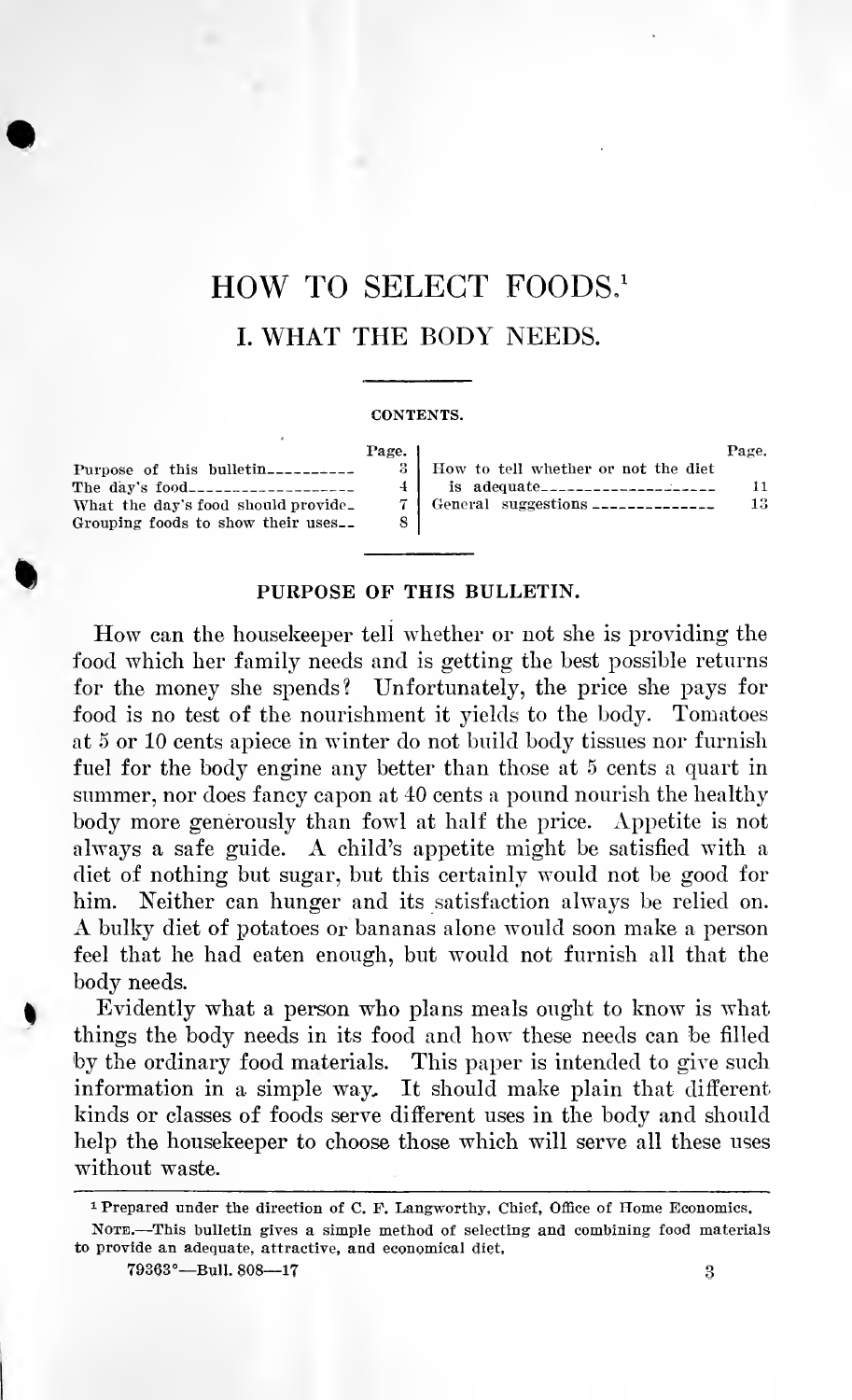$H860$  $1017$  $\Delta_{AB}$ 

THIS BULLETIN does not attempt to make definite suggestions for obtaining food at low cost or to recommend any special foods or combinations of foods. It tells very simply what the body needs to obtain from its food for building its tissues, keeping it in good working order, and providing it with fuel or energy for its muscular work. It shows in <sup>a</sup> general way how the different food materials meet these needs and groups them according to their uses in the body. It suggests that, by remembering these groups and having them all suitably represented in the daily diet, the housekeeper can easily plan at tractive meals which meet the needs of her family without waste of money or material.

> Walter Clinton Jackson Library The University of North Carolina at Greensboro Special Collections & Rare Books

## World War <sup>I</sup> Pamphlet Collection

Gift of Greensboro Public Library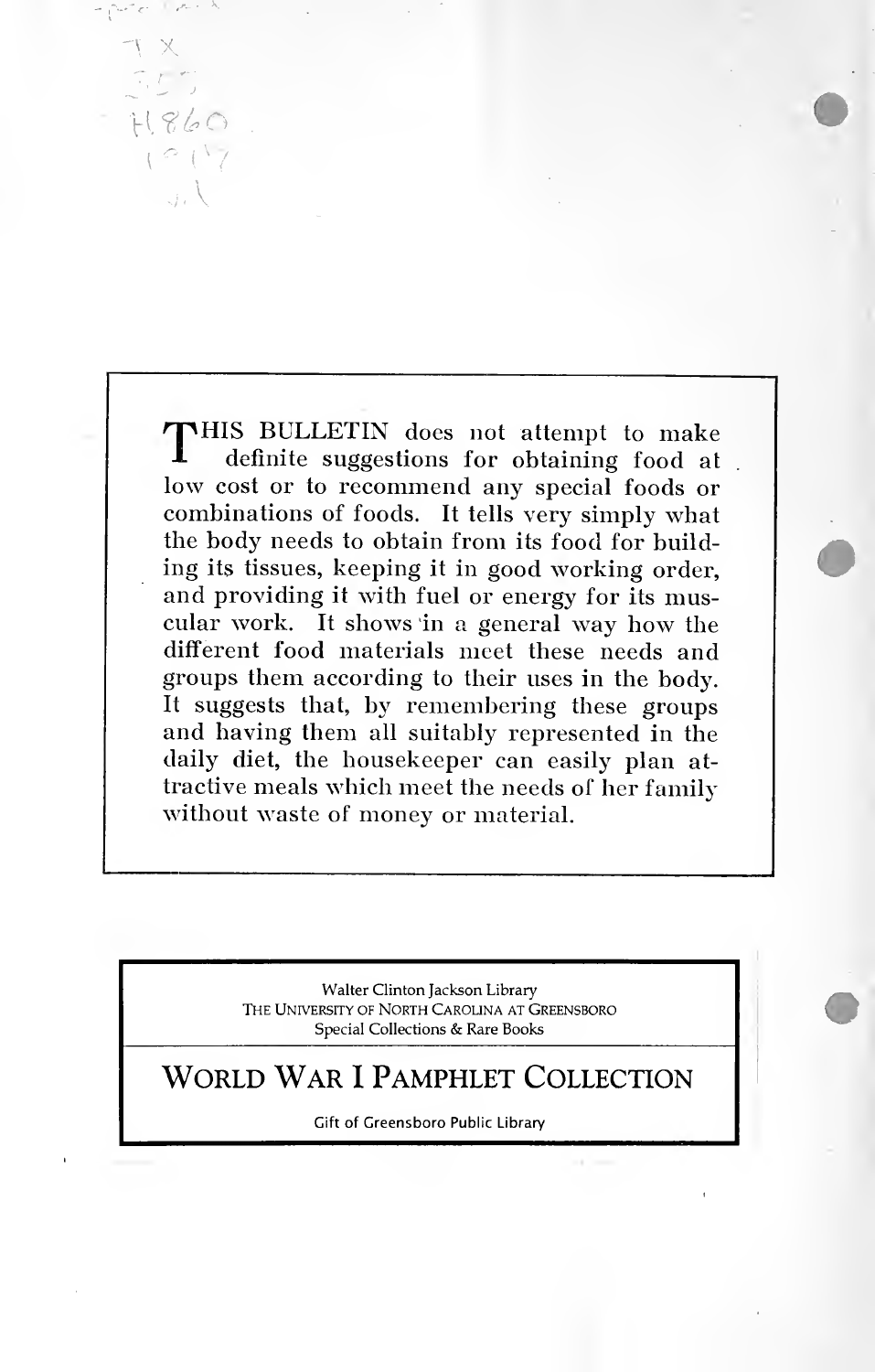## HOW TO SELECT FOODS. I WHAT THE RODY NEEDS.



Page. r or not the diet --------------- $11$ , \_\_\_\_\_\_\_\_\_\_\_\_\_\_ 13

e is providing the st possible returns price she pays for body. Tomatoes issues nor furnish 5 cents a quart in ourish the healthy Appetite is not e satisfied with a d not be good for vays be relied on. on make a person rnish all that the

t to know is what reeds can be filled ended to give such ain that different body and should erve all these uses

of Home Economics. mbining food materials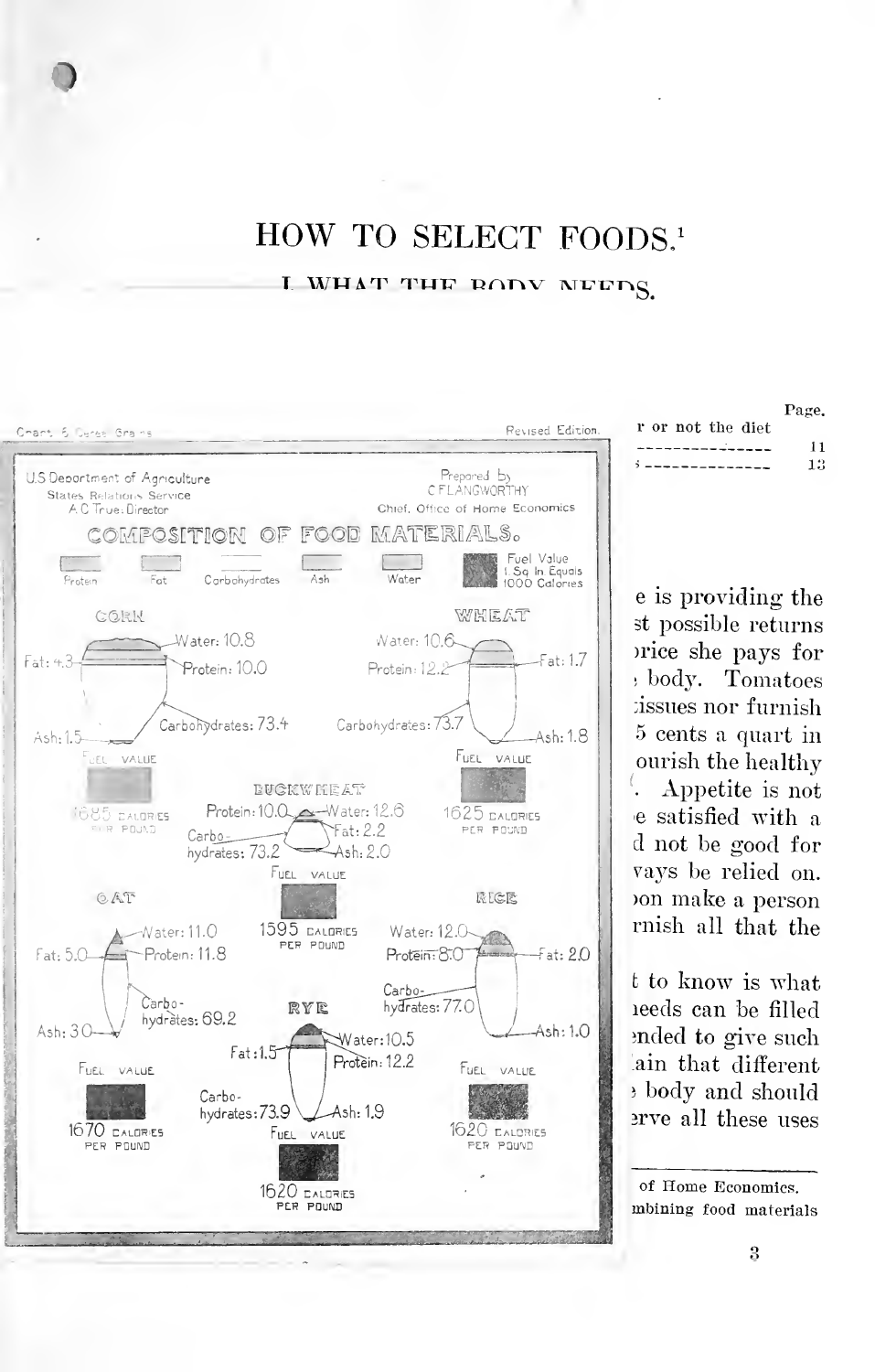#### THE DAY'S FOOD.

A man who does fairly hard muscular work would be likely to get the food which his body needs if supplied daily with such a combination of foods as the following:

 $1<sup>1</sup>$  pounds of bread, having about the same food value as 1 pound of such cereal preparations as wheat or rye flour, oatmeal, cornmeal, rice, etc.

 $2$  ounces, or  $\frac{1}{4}$  cup, of butter, oil, meat drippings, or other fat.

2 ounces, or  $\frac{1}{2}$  cup, of sugar; or  $\frac{1}{2}$  cup of honey, or sirup, or an equivalent amount of other sweet.

1<sup>}</sup> pounds of food from the following: Fresh fruits and green or root vegtables.

12 ounces of food from a class which may be called " meats and meat substi tutes": that is, moderately fat meats, poultry, fish, eggs, cheese, dried legumes (beans, peas, lentils, cowpeas, and peanuts). Milk also belongs among these foods, but because of the large amount of water it contains half a glass, or 4 ounces, of it would be required to equal an ounce of any one of the others.

A man who works hard out of doors all day probably would need more food than this, and one who sits all day at his desk would need less. The amounts given are suitable for <sup>a</sup> man who, like <sup>a</sup> salesman in a store, walks about more or less and does more or less of such work as lifting.

A family consisting of <sup>a</sup> man and <sup>a</sup> woman who do moderately hard muscular work and three children—say, between <sup>3</sup> and <sup>12</sup> years of age—would get the food they require if supplied daily with:

- 4i pounds of bread, having the same food value as <sup>3</sup> pounds of wheat or rye flour, oatmeal, cornmeal or hominy, or rice; or about 2<sup>3</sup> pounds of cereals and 5 or 6 medium-sized potatoes.
- $\frac{3}{4}$  cup of fat (butter or butter with oil, beef drippings, or other fat) —a weekly allowance of  $2\frac{1}{2}$  to 3 pounds.
- A little more than <sup>1</sup> cup of sugar, or <sup>a</sup> weekly allowance of <sup>4</sup> pounds; or an equivalent amount of some other sweet.
- 4 pounds in all of fresh fruits and fresh or root vegetables.

One of the two following, the choice depending on the age of the children

- 3 quarts of milk and 1 pound of other foods taken from the meat and meatsubstitute group.
- $2$  quarts of milk and  $1<sup>1</sup>$  pounds of other foods taken from the meat and meatsubstitute group.

This rather rough calculation is based on the assumption that cereals contain, on the average, about  $12$  per cent protein (see p. 7, B), <sup>1</sup> per cent fat, and 75 per cent carbohydrates, and that <sup>1</sup> pound of bread contains about  $\frac{2}{3}$  of a pound of cereal; that butter, oil, lard, and other fatty foods average 90 per cent fat ; that fresh fruits and fresh and root vegetables average about  $\frac{1}{2}$  per cent protein and 10 per cent carbohydrates, with negligible quantities of fat; and that meats, fish, eggs, cheese, etc., as purchased, may be considered to average about 14 per cent each of protein and fat. The estimate also assumes that all the fat obtained with the meats, etc., is utilized, being either eaten with the meat or saved for use in cookery. Under these conditions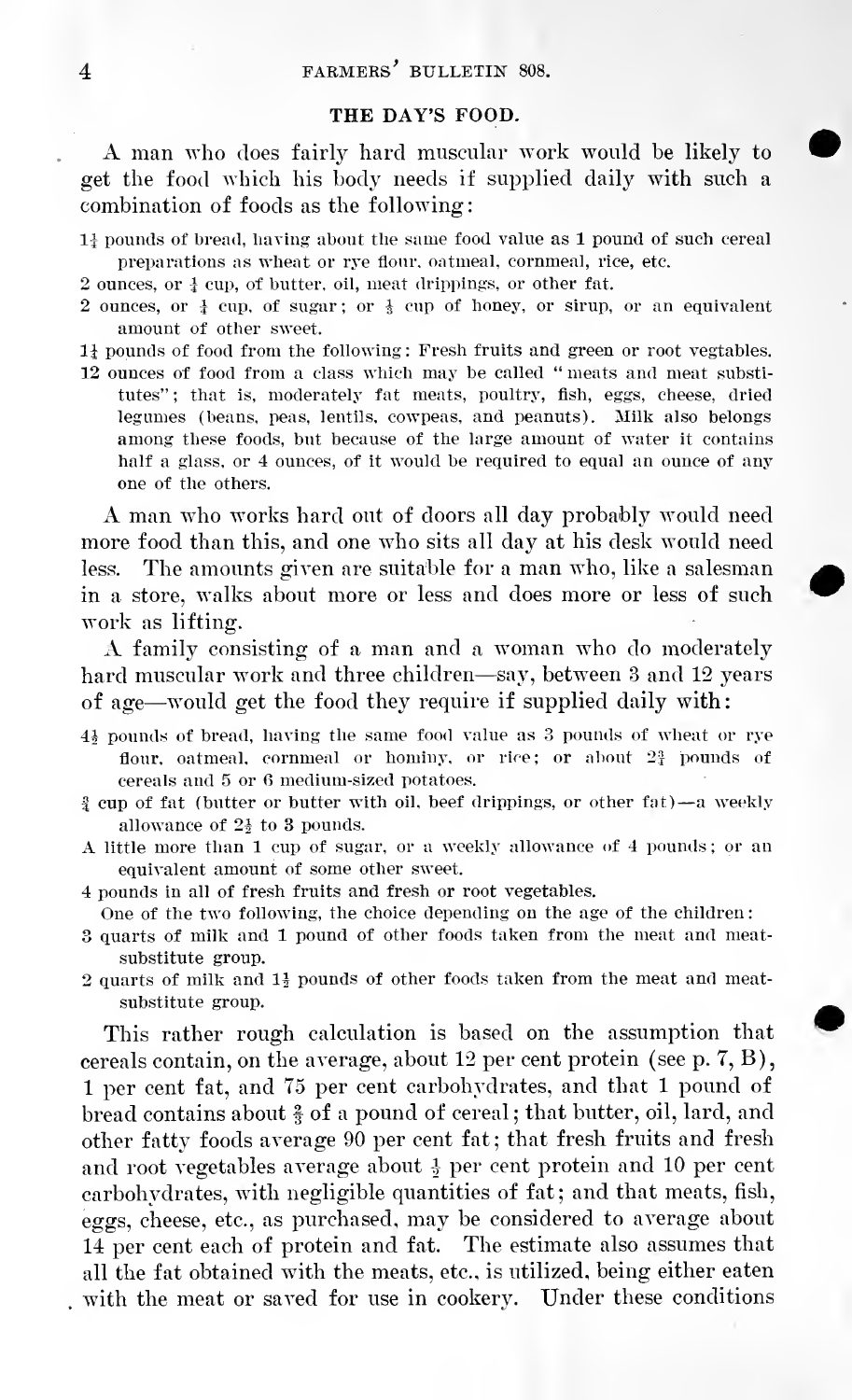the fuel value of the diet would be about 10,000 calories per family per day, or the equivalent amount of 3,000 calories per man per day; the protein value would be about 330 grams per family, or 100 grams per man per day.

Figure <sup>1</sup> represents the materials in such a ration. The cereals include 11 pounds of bread, one ordinary-sized portion of rolled oats (one-fourth pound in all), and one of rice for each person (one-half pound in all), and a pound of flour for use in cooking. The meat and meat-substitute group includes 2 quarts of milk, <sup>1</sup> pound of beef, and two eggs. The food value of the ration pictured on the cover is practically the same as in figure 1, but there more bread is used and a little more meat is given to make up for the eggs shown in figure 1. The combinations of food materials shown in these pictures



FIG. 1.-  $\Lambda$  day's food for a family of five.

are no better than many others. By studying them in connection with what is said in the text the housekeeper may understand better how to make wise combinations of her own.

In the combinations of food materials here pictured bread and other preparations of cereals are used as freely as they can con veniently be without making the ration one sided or unattractive. Such cereal foods form a very wholesome and economical basis for the diet, whether the cereal is used as a breakfast dish, as flour or meal in bread and cakes, or in other ways. A diet equally nourishing and wholesome might be planned with less cereal, but this would make it necessary to increase the amount of the more costly foods, such as meat, fruits, vegetables, and sweets. When cereals are used as largely as in the diet just described it is most important that they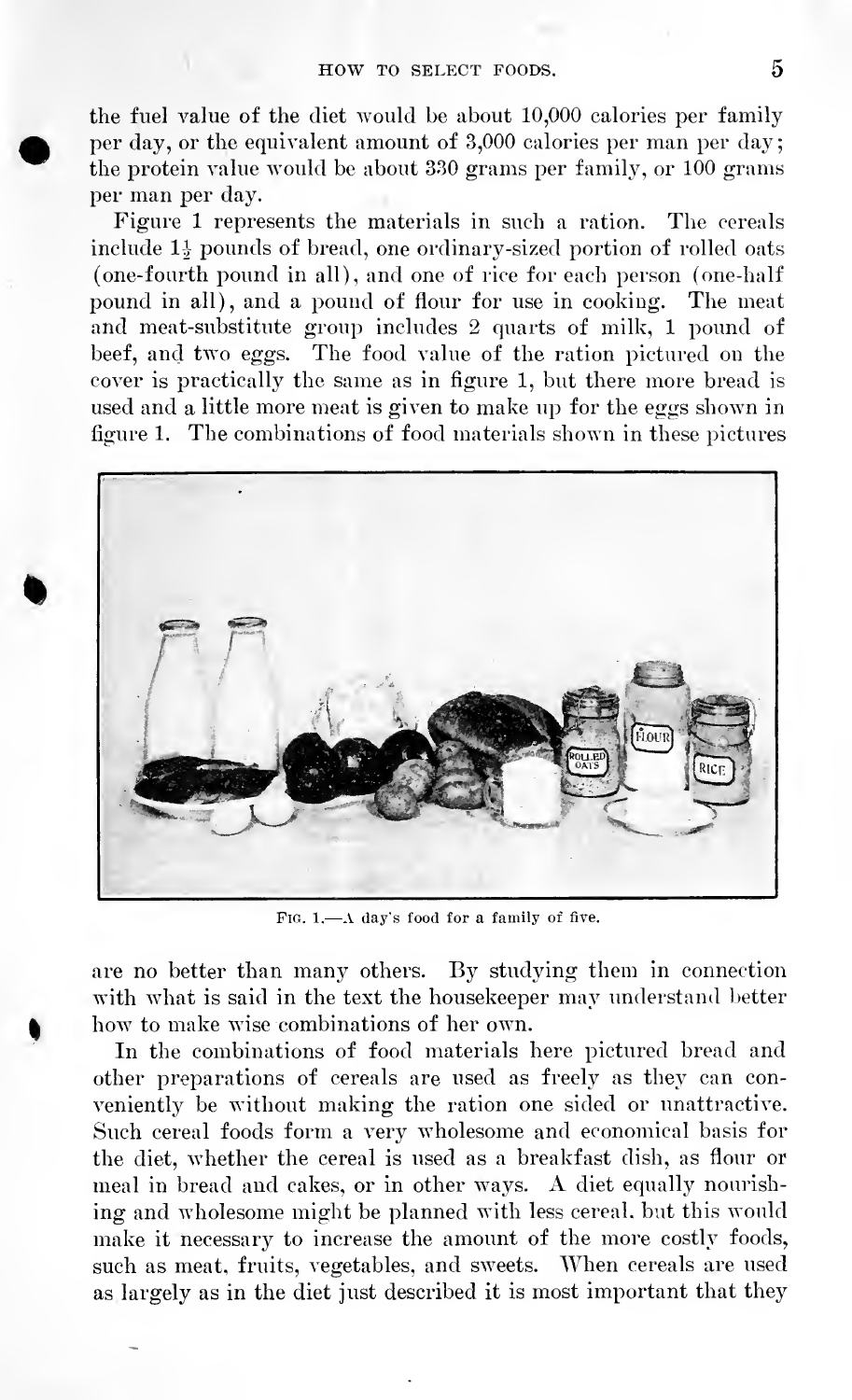be made as attractive as possible. This means good bread, well cooked and carefully salted breakfast cereals, and inexpensive but well-made and seasoned cakes and puddings. Rice, macaroni, and hominy can often be made more appetizing and nutritious by combining with them small amounts of materials which are not so cheap and have more distinctive flavors. Among these are meat and cheese, and onion, tomato, and other seasoning vegetables. Examples of such combinations are rice and meat, meat pie, or meat with dumplings; macaroni and cheese; tomatoes cooked with bread crumbs or rice; and cereal and fruit puddings, or cereal and milk puddings.

Food materials such as those shown in the pictures may be combined into three meals in many ways. The following meals are given, not because they are recommended above many others that might be used, but simply to show that such foods can be combined into dishes such as are commonly used in American homes.

#### Sample Meals for a Family.

(Man, woman, and three small children.)

#### BREAKFAST.

Fruit,  $1\frac{1}{4}$  pounds of fresh fruit (equivalent to 3 medium-sized oranges, 5 small apples, or a quart-box of strawberries), or 3 or 4 ounces of dried fruits (equivalent to 10 or 12 dates or 4 or 5 figs).

Cereal breakfast food, 4 ounces before being cooked, or about  $1\frac{1}{2}$  pints after it is cooked. The equivalent in food value in puffed or flaked, ready-to-eat cereals would be 5 or 6 cups.

Milk on cereal,  $\frac{1}{4}$  cup for each person.

Sugar on fruit, on cereal, or in coffee,  $2\frac{1}{2}$  level tablespoons or  $1\frac{1}{2}$  ounces.

Bread, 8 slices, or 8 ounces.

Butter,  $1\frac{1}{4}$  ounces, or  $2\frac{1}{2}$  cubic inches.

An egg or 2 ounces of meat, fish, or poultry for each older person, and a glass of milk for each young child.

#### DINNER.

Meat, or fish,  $\frac{1}{4}$  pound per grown person; or, for each child, an egg or a glass of milk.

Potatoes (5 medium sized),  $1\frac{1}{4}$  pounds.

Another vegetable (turnips, spinach, corn, cauliflower, or other), 1 pound.

Bread, 8 slices, or 8 ounces.

Butter,  $1\frac{1}{4}$  ounces, or  $2\frac{1}{2}$  cubic inches.

- Steamed apple (or other fruit) pudding. (Ingredients: Two cups flour, <sup>2</sup> tablespoons butter,  $\frac{3}{4}$  cup milk, 4 apples, 1 tablespoon sugar.)
- Sauce. (Ingredients: One-half cup sugar,  $1\frac{1}{2}$  tablespoons flour, 2 teaspoons butter,  $\frac{1}{4}$  cup water, flavoring.)

#### SUPPER.

- A gravy made out of 1 pint of skim milk,  $\frac{1}{4}$  cup flour, 2 level teaspoons butter, and 4 ounces salt or smoked fish (just enough for flavor). To this can
- be added the egg yolk left from the frosting of the cake. (See below.)
- Rice, 8 ounces, or 1 cup, measured before being cooked.

Bread, 8 slices, or 8 ounces.

Butter,  $1\frac{1}{4}$  ounces, or  $2\frac{1}{2}$  cubic inches.

One-half of a cake. (Ingredients for whole cake: One-fourth cup butter,  $\frac{1}{2}$  cup sugar, 1 egg,  $\frac{1}{2}$  cup milk,  $1\frac{1}{2}$  cups flour,  $2\frac{1}{2}$  teaspoons baking powder.)

Frosting made with 1 egg white and  $\frac{1}{4}$  cup sugar.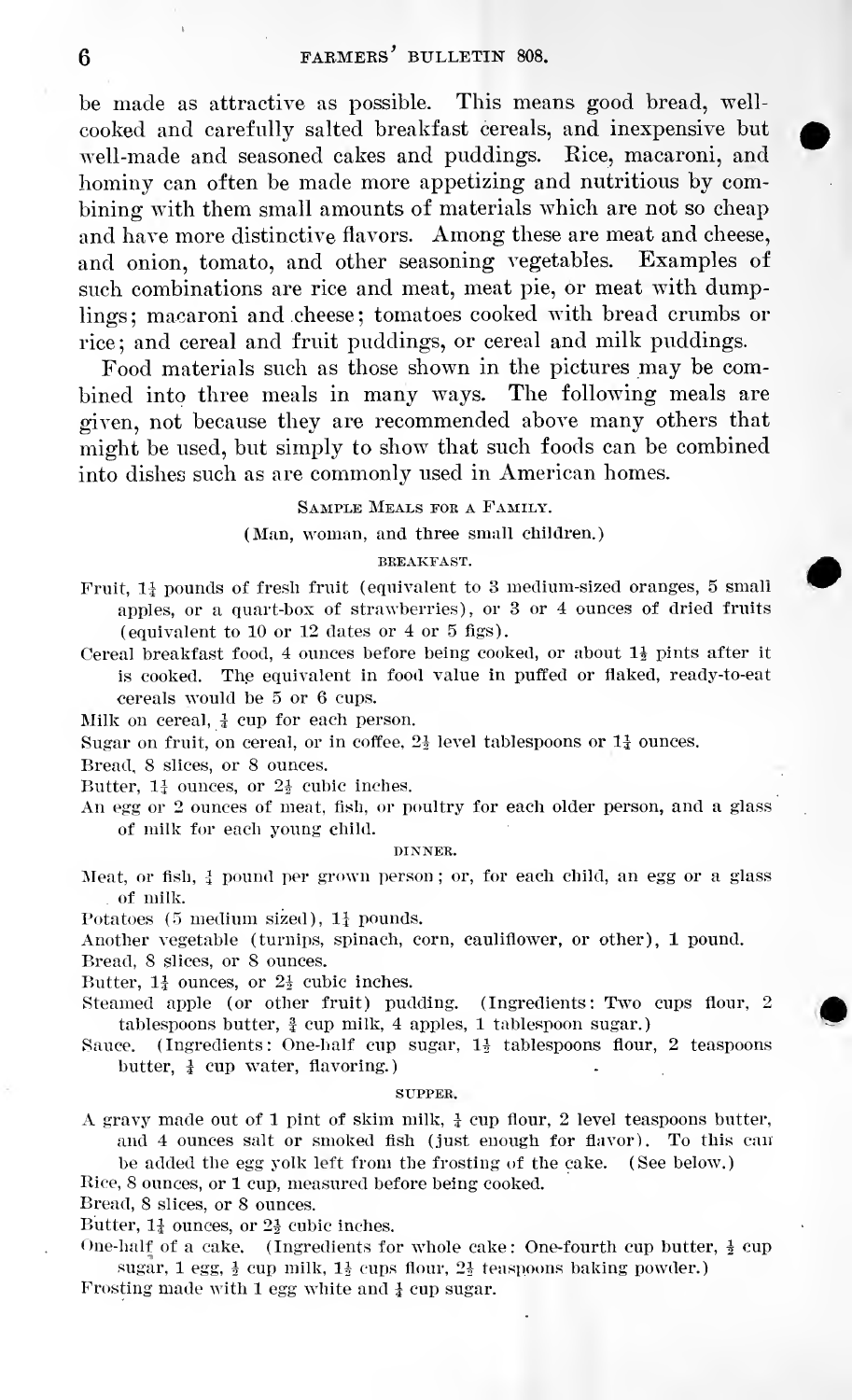#### WHAT THE DAY'S FOOD SHOULD PROVIDE.

The above meals would supply the following substances in about the right proportions to keep the family in healthful condition and to make the food taste good, providing they were well prepared.

A. Mineral substances of great variety (lime salts, compounds of phosphorus, iron, and others).—These are used by the body for build ing material and are found in all parts of it. They also produce substances within the body tissues which tend to offset acid substances produced in the tissues in the course of digestion of meats and cereals and serve many other important uses. Without fruits and vegetables the meals would be likely to lack certain mineral substances. Without milk they would be lacking in <sup>a</sup> mineral substance specially needed by children ; that is, lime.

B. Protein.—Protein serves as fuel for the body and also provides <sup>a</sup> certain important element, nitrogen, which is needed in the case of children for growth and in the case of both children and grown people to keep the body in repair. Without the meat or meat substi tutes (including milk) the meals would be lacking in this body-build ing material.

C. Starch.—This is one of the chief fuels of the body and is supplied mainjy by the cereal foods.

D. Sugar.—This serves as fuel for the body and to flavor the food. It is found in milk, fresh fruits, and many other materials, but unless small amounts of very sweet materials—sugar itself, sirup, or honey are used, the diet is likely to be lacking in it.

E. Fat.—This serves as body fuel and also improves the flavor and texture of the food. It is present in meats, nuts, and many other foods, but unless small amounts of specially fat materials, like butter, oil, or cream, are used, the meals are likely to be lacking in it. Moreover, dishes cooked without a certain amount of fat and meals served without butter or some substitute seem, to most persons, dry and unpalatable.

F. Cellulose.—This is the material which makes up the framework of plants. It gives bulk to the diet and may tend to prevent consti pation. Without the fruits and vegetables the meals would be lack ing in this important element.

G. Certain newly discovered substances in very small amounts. which are believed to play an important part in keeping people well and in promoting the growth of children. Without milk in the diet some of these substances, particularly those necessary for children, would be lacking, and without meat, milk, eggs, fruits, and vegetables others needed by persons of all ages might not be present in sufficient amounts.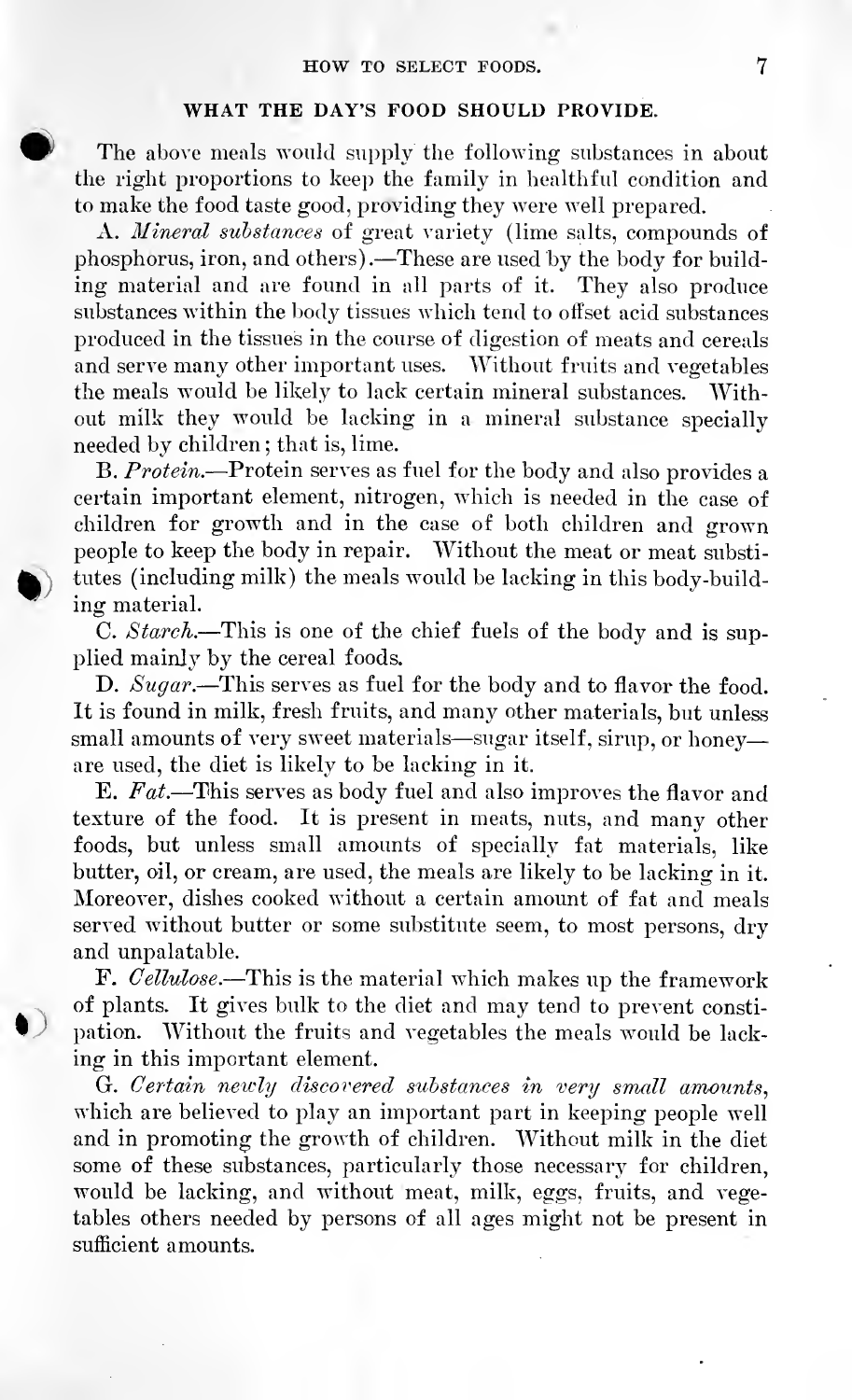H. Flavorings and condiments.—In most families some materials are used in preparing or serving food which add to the attractivenesg of the meals without furnishing the body any nourishment. Among these are salt, pepper, vinegar, lemon juice, spices, seasoning herbs, horse-radish, flavoring extracts, and many other materials often spoken of as "condiments." These are not discussed at length, because they are not absolutely needed by the body. They may, however, be very useful in making an otherwise unattractive diet taste good. In fact, the secret of making inexpensive meals attractive lies largely in the skillful use of seasoning and flavors, and in this way they may well be worth the cost they add to the diet even if they do not increase its actual food value.

Any kind of food contains one or more of the substances just described, and they are combined in as many different ways as there are kinds of food. A satisfactory diet contains all of them and each in its proper proportion, and the problem of planning meals is really that of choosing foods which will do this.

#### GROUPING FOODS TO SHOW THEIR USES.

Perhaps as easy a way as any to select the right foods is to group the different kinds according to their uses in the body and then to make sure that all the groups are represented regularly in the meals. Fortunately no more than five groups need be considered: (1) Fruits and vegetables; (2) meats and other protein-rich foods; (3) cereals and other starchy foods; (4) sweets; and (5) fatty foods. The materials under each of these heads have their special uses. It will be helpful, therefore, for the housekeeper to form the habit of thinking of the many different kinds of food which she handles as grouped in some such way as the following:

Group 1.—Fruits and vegetables, such as apples, bananas, berries, citrus fruits, spinach and other greens, turnips, tomatoes, melons, cabbage, green beans, green peas, green corn, and many other vegetables and fruits. Without these the food would be lacking in mineral substances needed for building the body and keeping it in good working condition; in acids which give flavor, prevent constipation, and serve other useful purposes; and in minute quantities of other substances needed for health. By giving bulk to the diet they make it more satisfying to the appetite.

Group 2.—Meat and meat substitutes, or protein-rich foods : Moderately fat meats, milk, poultry, fish, cheese, eggs, dried legumes (beans, peas, lentils, cowpeas, peanuts), and some of the nuts. These are sources of an important body-building material, protein. In the case of children part of the protein food should always be whole milk.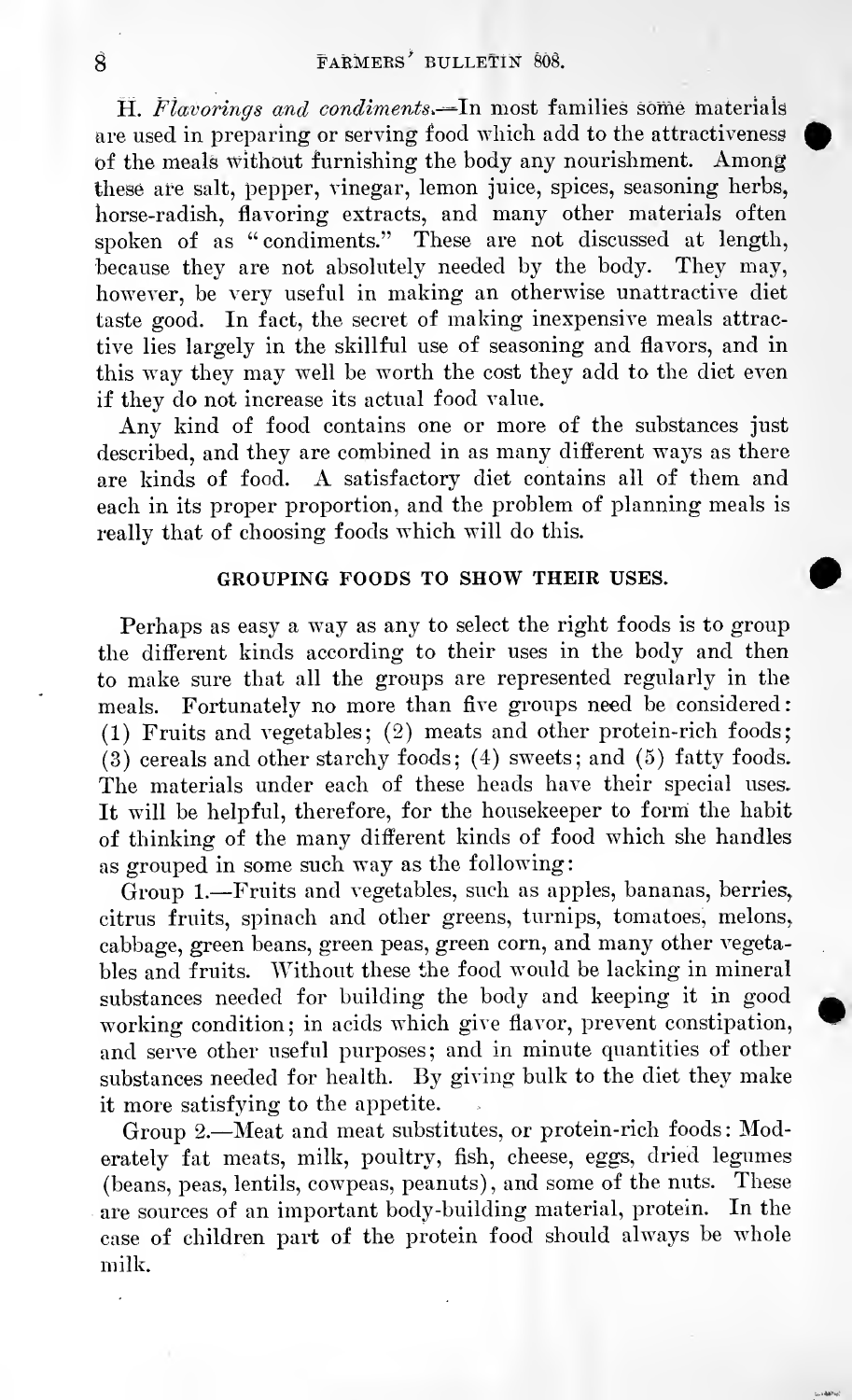Group 3.—Foods rich in starch: Cereals (wheat, rice, rye, barley, oats, and corn) and potatoes (white and sweet). Cereals come near to being complete foods, and in most diets they supply more of the nourishment than any other kind of food. It is not safe, however, to live only on cereals. The grains may be simply cleaned and partially husked before cooking, as in cracked wheat and Scotch oatmeal; they may be ground into flour and used as the basis of breads, cakes, pastry, etc.; or they may be partially cooked at the factory, as in many breakfast preparations; or they may be prepared in the form of such pastes as macaroni, noodles, etc. In all these forms they furnish the body with the same general materials, though in different proportions.

Group 4.—Sugar (granulated, pulverized, brown, and maple), honey, molasses, sirup, and other sweets. Unless some of the fuel is in this form the diet is likely to be lacking in flavor.

Group 5.—Foods very rich in fat: Bacon, salt pork, butter, oil, suet, lard, cream, etc. These are important sources of body fuel. Without a little of them the food would not be rich enough to taste good.

Some food materials really belong in more than one group. Cereals, for example, supply protein as well as starch; potatoes supply starch as well as the mineral matters, acids, cellulose, and body-regulating substances, for which they are especially valuable; and most meat supplies fat as well as protein. For the sake of simplicity, however, each material is here grouped according to the nutrient for which it is usually considered most valuable. These points are all brought out in more detail in other bulletins which discuss the special groups.

The lists given below show some of the common food materials arranged in these five groups. If the housekeeper will consult them in planning meals until she has learned where each kind of food be longs, she will have taken the first step toward providing a diet which will supply all the food needs of her family. It will be only one step, to be sure, but it should prevent two mistakes—^that of serving meals that have not sufficient variety, and that of cutting down in the wrong places when economy either of time or money is needed

> Group 1. Foods depended on for mineral matters, vegetable acids, and body-regulating substances.

| Fruits:               | Vegetables:                   |
|-----------------------|-------------------------------|
| Apples, pears, etc.   | Salads—lettuce, celery, etc.  |
| Bananas.              | Potherbs or "greens."         |
| Berries.              | Potatoes and root vegetables. |
| Melons.               | Green peas, beans, etc.       |
| Oranges, lemons, etc. | Tomatoes, squash, etc.        |
| Etc.                  | Etc.                          |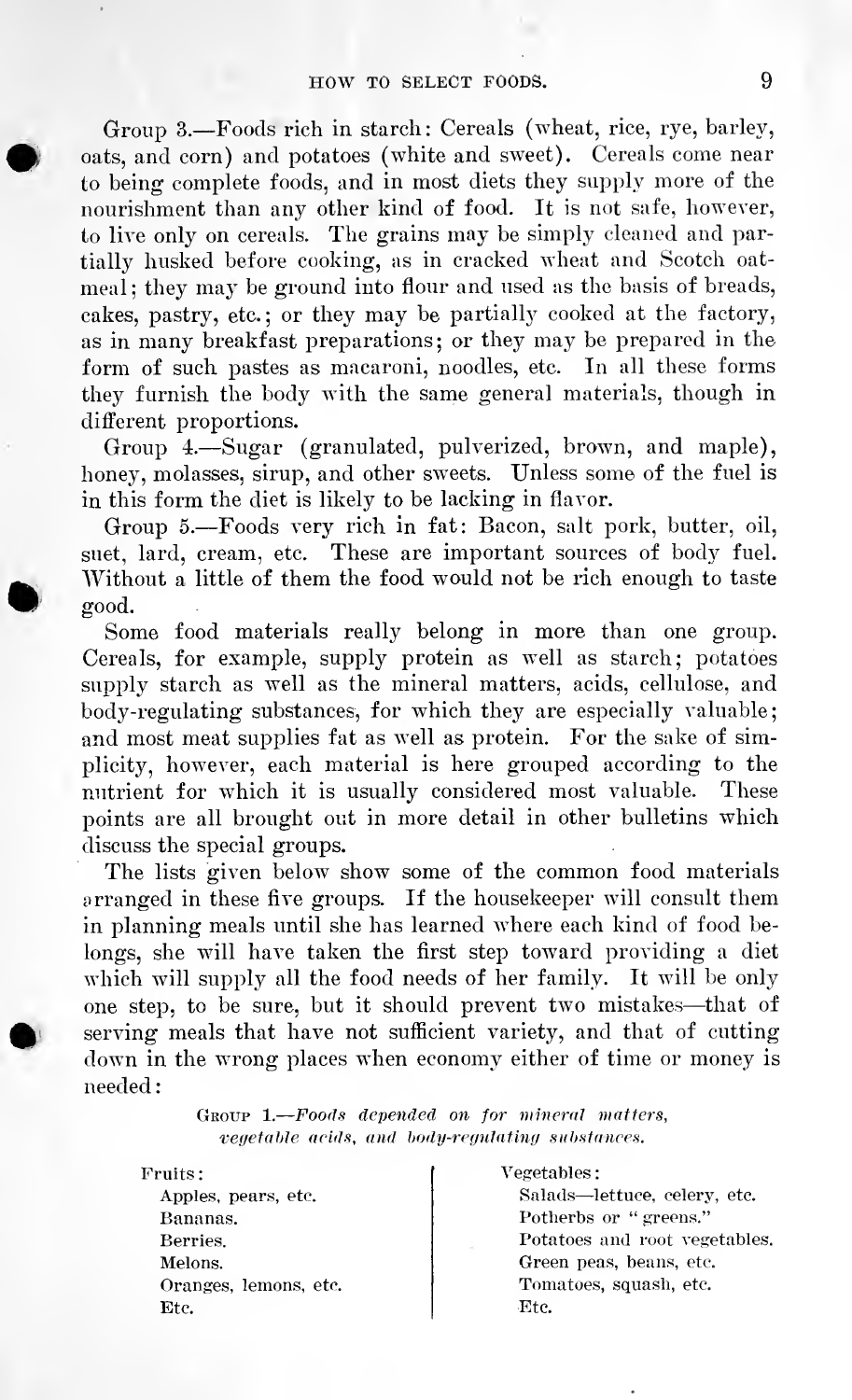Group 2. Foods depended on for protein.

Fish.

Milk, skim milk, cheese, etc. Eggs. Meat. Poultry.

#### Dried peas, beans, cowpeas, etc. Nuts.

Group 3. Foods depended on for starch.

Cereal grains, meals, flours, etc. Cereal breakfast foods. Bread. Crackers. Macaroni and other pastes.

Cakes, cookies, starchy puddings, etc. Potatoes and other starchy vegetables.

Group 4. Foods depended on for sugar.

| Sugar.    | Candies.                        |
|-----------|---------------------------------|
| Molasses. | Fruits preserved in sugar, jel- |
| Sirups.   | lies, and dried fruits.         |
| Honey.    | Sweet cakes and desserts.       |
|           |                                 |

Group 5. Foods depended on for fat.

Butter and cream. Lard, suet, and other cooking fats.

Salt pork and bacon. Table and salad oils.

Thinking of foods according to the group to which they belong or according to the nutrient which they supply in largest amount will help the housekeeper to see whether in the meals she plans she has supplied all the different materials needed, especially whether there is the necessary, though small, amount of tissue-building mineral matters and body-regulating materials (group 1), and of tissue-build ing protein (group 2). When she has made sure that these are present, she may safely build up the bulk of the diet from whatever materials from the other groups that seem economical, wholesome, and appetizing. By means of this grouping she will be reminded that meals consisting only of cereal mush (group 3) served with butter (group 6) and sirup (group 4) would not be a complete ration, and would almost surely be lacking in body-building material, because there are no foods from either group <sup>1</sup> (fruits and vegetables) or group 2 (protein rich). It will become clear, also, that a school lunch of a kind far too frequently served, consisting of bread and cake, is lacking in the same way, and that a glass of milk (group 2) and an apple or an orange (group 1) would make it far more nearly complete. She will learn the wisdom of serving fruit (group 1) rather than a whipped-cream dessert (group 5) or a suet pudding (groups 3 and 5) after a course including a generous portion of fat meat (groups 2 and 5).

The grouping will also help the housekeeper who wishes to save money or time to simplify her meals without making them one-sided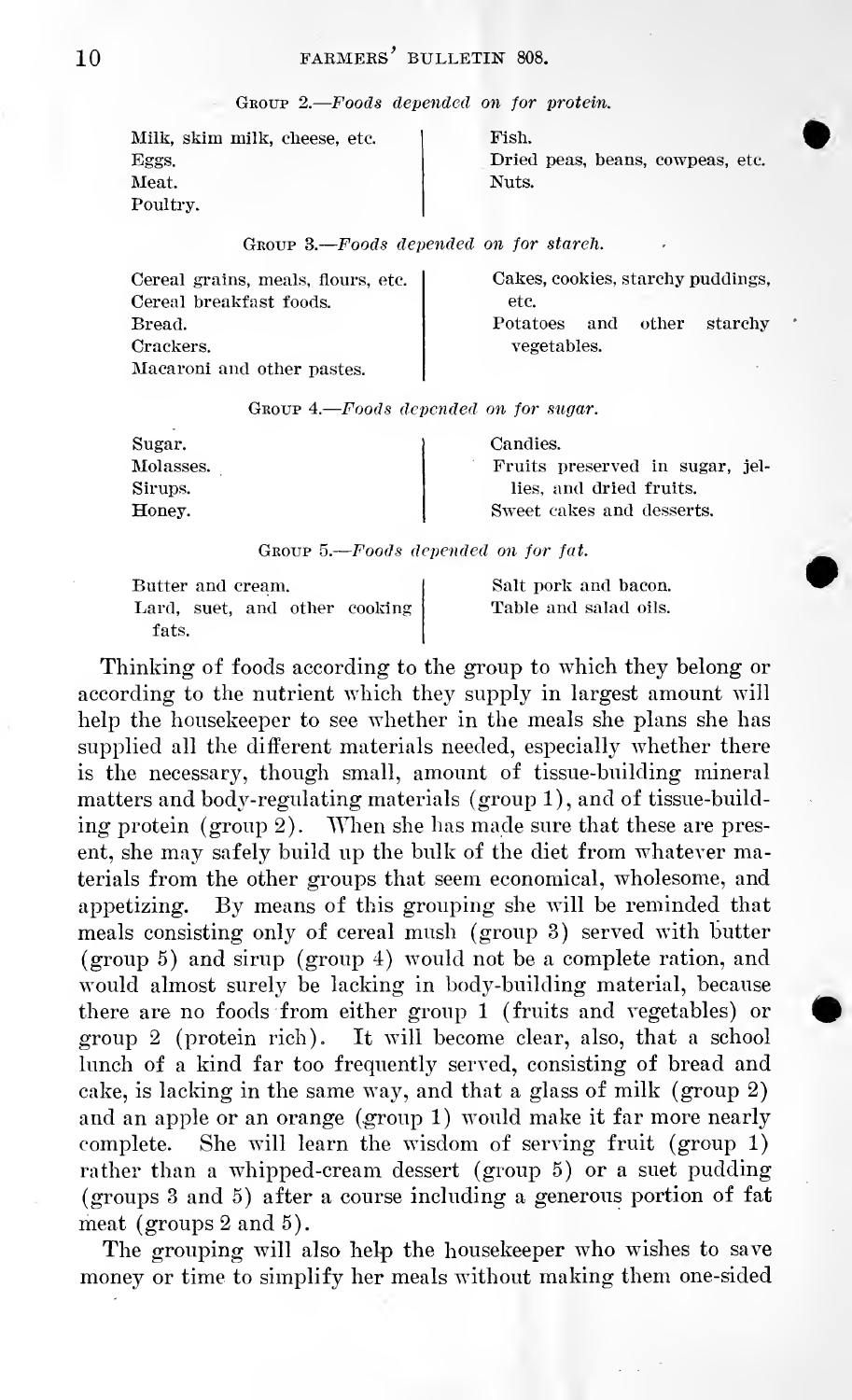or incomplete. For example, if she has been serving bread, potatoes, and rice or hominy in one meal, she will see that one or even two of them may be left out without omitting any important nutrient, providing a reasonable quantity of the one or two remaining is eaten. It will show her that a custard which is made of milk and eggs, two foods from group 2, would hardly be needed after a meal in which a liberal supply of meat had been served, provided one ate heartily of all, and that a child does not need milk at the same meal with an egg or meat. It will suggest that baked beans or other legumes, or thick soups made of legumes, are substitutes for meat rather than foods to be eaten with meat.

This method of planning prevents substituting one food for an other which has an entirely different use. It prevents the housekeeper, for example, from trying to give a pleasant variety by using an extra amount of cakes or sweet desserts in the place of fruit and vegetables when the latter seem difficult to obtain. Sugar is nutritious and has <sup>a</sup> valuable place in the diet, but the nourishment it furnishes is fuel and not the body-building and body-regulating materials which are found in fruits and vegetables, and it is not safe to cut them out, even if the meals can be made attractive . without them. Fortunately, they are not always so hard to obtain as it seems, and the wise housekeeper will make every effort to supply them. In general, economy within each group is safer than using an inexpensive food from one group in place of an expensive one from another group.

Thinking in terms of these groups will also help when laying in supplies. Dried peas and beans and dried fish, canned fish, and meat, and some kinds of cheese keep for a long time and can be used in place of fresh meat in an emergency. Fruits and vegetables put up when they are abundant will help to supply this important group in winter.

Farm women can look even farther ahead, and often can plan to raise a variety of foods for use when it is difficult to buy at reasonable prices; for example, enough beans to give the family a generous supply. Though navy beans have been most largely used in this country, there are many other good and easily grown kinds that can be chosen to give variety. In the South cowpeas should not be overlooked. If sugar is high in price honey can be produced, and homemade or purchased sorghum, maple, or cane sirup can be used.

#### HOW TO TELL WHETHER OR NOT THE DIET IS ADEQUATE.

It is very hard for a housekeeper to know exactly how much of each of the food substances or nutrients her family needs or exactly how much of each she is giving them. The exact amount which each person needs depends upon age, sex, size, and amount of work done with the muscles. An elderly person, or one of quiet habits, needs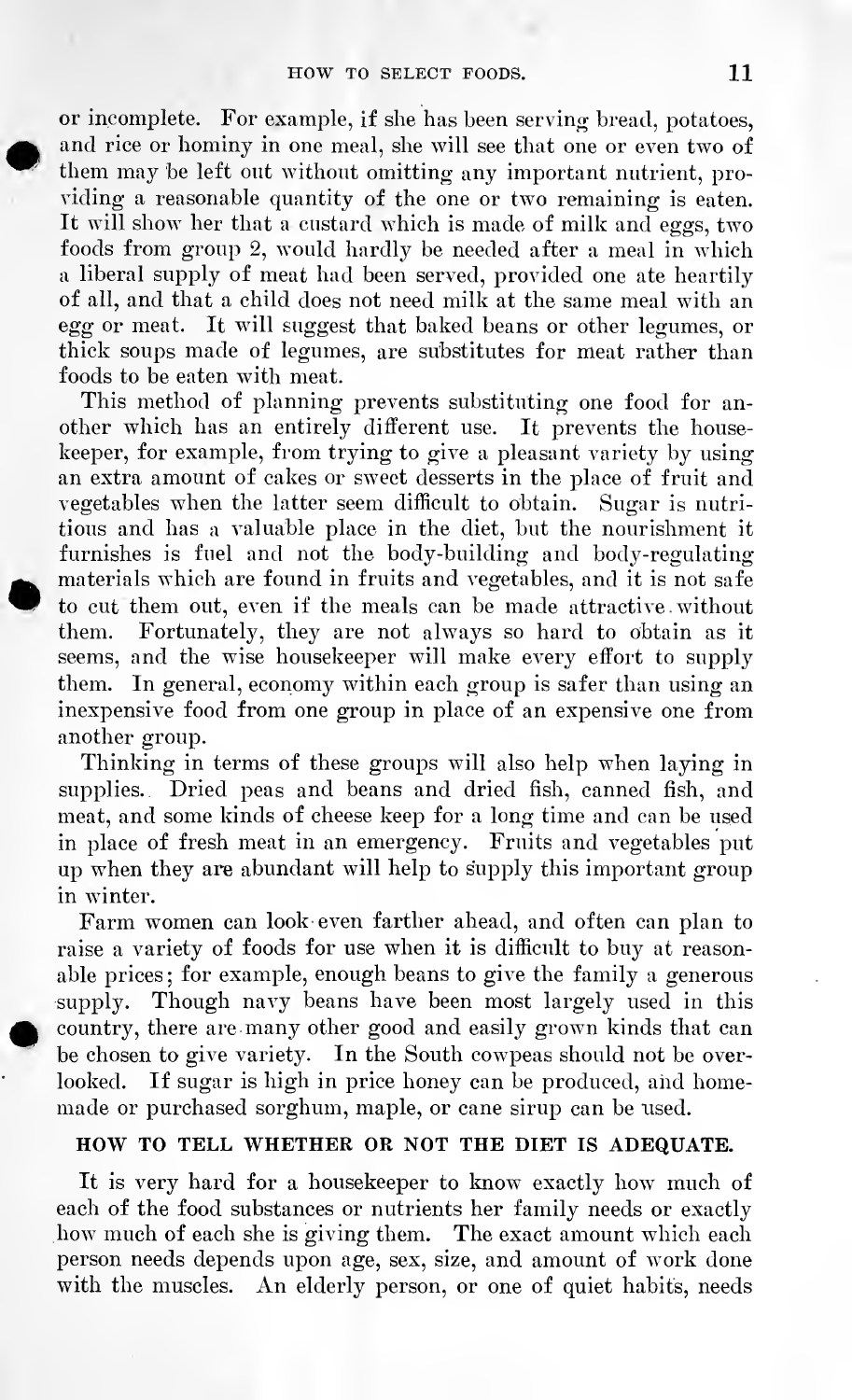less food than a vigorous, young one; <sup>a</sup> large person more than a small one; a man more than a woman; grown persons more than children; and a farmer working in the hayfield, <sup>a</sup> mechanic, or a football player more than <sup>a</sup> man who sits at his desk all day.

In order to calculate exactly how much starch, sugar, fat, protein, etc. (or, what is equivalent to this, how much protein and energy) the family needs one would have to know exactly how much muscular work each member was performing and also exactly how much of the different nutrients each food contained and exactly how much each person would eat. This, of course, would mean <sup>a</sup> great deal of figuring. Fortunately, such exactness is not necessary in ordinary life. If a little too much or too little of one nutrient is provided at a single meal or on a single day a healthy body does not suffer, because it has ways of storing such a surplus and of using its stored material in an emergency. The danger would come if the diet taken week in and week out always provided too much or too little of some one nutrient. Against this danger the housekeeper can more easily protect her family.

Habit and custom help greatly, because they usually are based on what the experience of generations has proved is wise and healthful, though, of course, there are bad habits and outgrown customs in food as in everything else. Good food habits, it must be remembered, in clude more than cleanliness and order in everything that has to do with food and meals and leisurely ways of eating. Equally important are a liking for all kinds of wholesome foods, even if they have not always been used in one's home or neighborhood, and eating rea sonable amounts, without being either greedy or overdainty. Every effort should be made to train children in such good food habits. If older people have not learned them, they, too, should try to do so, for such things are very important not only to health but also to economy. To refuse to eat some wholesome dish simply because one is not accus tomed to it may prevent the use of some very desirable and economical food. To feel that there is any virtue in providing more food than isneeded shows poor taste as well as poor economy.

The health and appearance of the family are a good test of the wholesomeness of their diet. If they are strong, well developed for their ages, free from ailments, and full of energy and ambition, one may safely say their food agrees with them. But if they are listless and ailing, or not as well developed either physically or mentally as they should be, and if a competent physician finds that there is no special disease to account for these bad symptoms, <sup>a</sup> mother may well ask herself if the food is right, and if not, how she can make it so.

In such cases she might, for instance, apply for information on food and diet to her State leader in agriculture and home economics and to the home-economics department of her State agricultural college.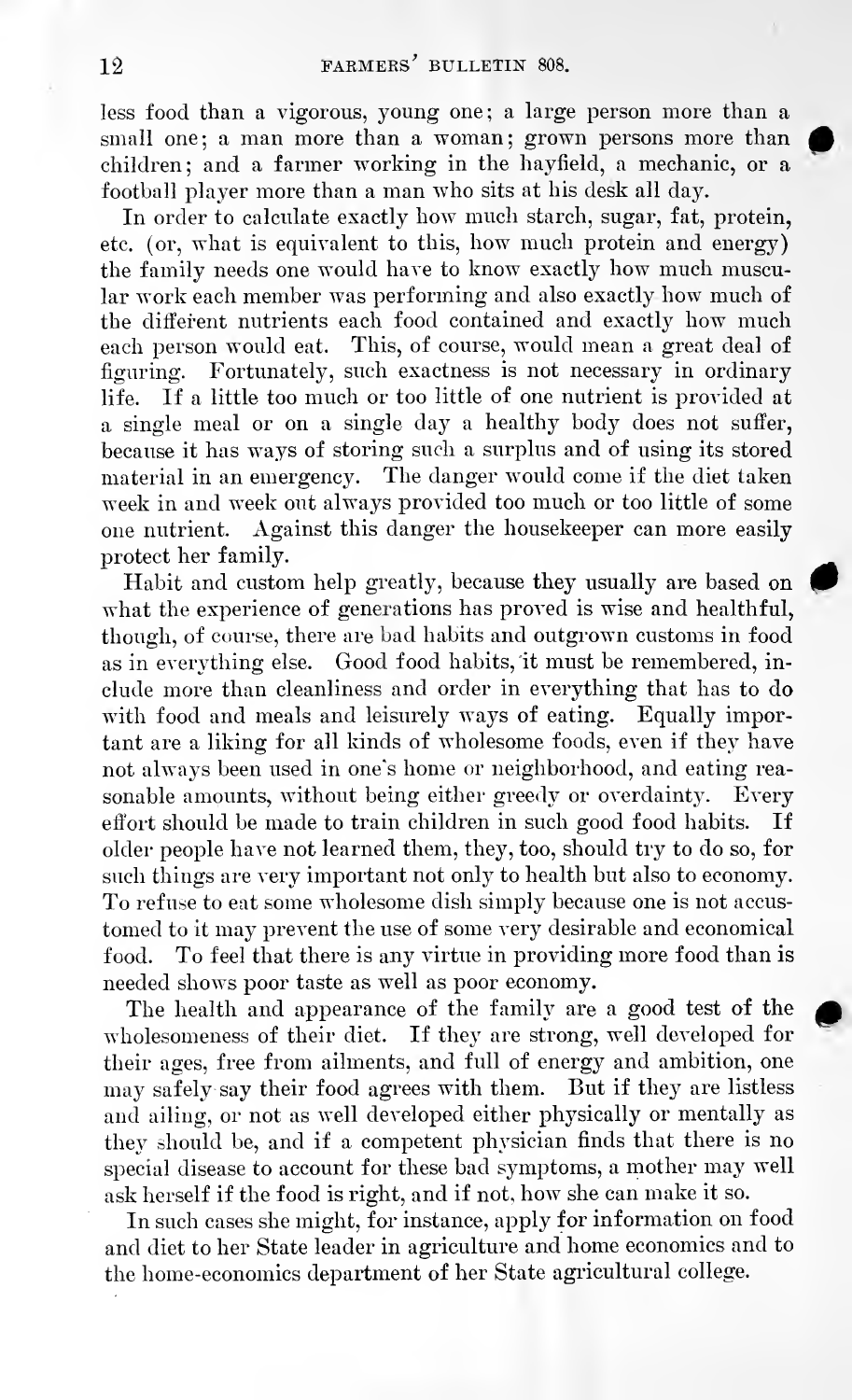#### HOW TO SELECT FOODS. 13

#### GENERAL SUGGESTIONS.

It is believed that it is impossible to plan the meals for a family wisely without at least as much knowledge of how different kinds of food serve the body as this bulletin has given and that the safest short cut to good planning lies in considering foods in the five groups here described. Ways of making economical use of the materials in each group can not be discussed in this bulletin, but a few general suggestions for getting the most for one's money in the matter of food may be made here.

Use cereals (flour, meal, cereal breakfast foods, etc.) freely, taking pains to prepare them with great care and to vary the kind used from day to day if necessary to keep people from tiring of them.

Remember that a quart of whole milk a day for each child, to be used as a beverage and in cookery, is not too much.

Remember that while skim milk should never be substituted for whole milk as the principal food in a child's diet, it is as valuable as whole milk as a source of protein and mineral matters in the general diet.

Remember that, except in the case of milk for children, the amount needed of foods specially useful for body-building purposes—that is, meats and meat substitutes, fruits, and vegetables—is not large, but what is needed is needed very much.

Do not be ashamed to plan closely. Thrift in food means providing enough food, neither too little nor too much.

Notice carefully how much of such staples as flour, sugar, milk, cooking fat, etc., is used each week for a month, and see if there are any ways of cutting down the quantity consumed.

Buy nonperishable materials in quantities if better prices can be secured and there is a good storage place in the home. Neighbors can sometimes club together to get lower rates.

Try to make the dishes served of such size that there will be enough to satisfy the appetite of the family and no unnecessary table and plate waste.

Do not be above noticing whether anything usable is thrown away with the garbage, which always shows how thriftily food is used in a household.

Many inexpensive materials can be made attractive and the diet can be pleasantly varied by a wise use of different flavorings.

" Finicky " tastes in food often prevent the use of many valuable materials which might be the means of saving money.

Good food habits are an important part of personal hygiene and thrift. Children get such habits by having suitable amounts of suit able foods served to them and then being expected to eat what is set before them.

True economy lies not only in buying wisely, but also in making the fullest possible use of what is bought.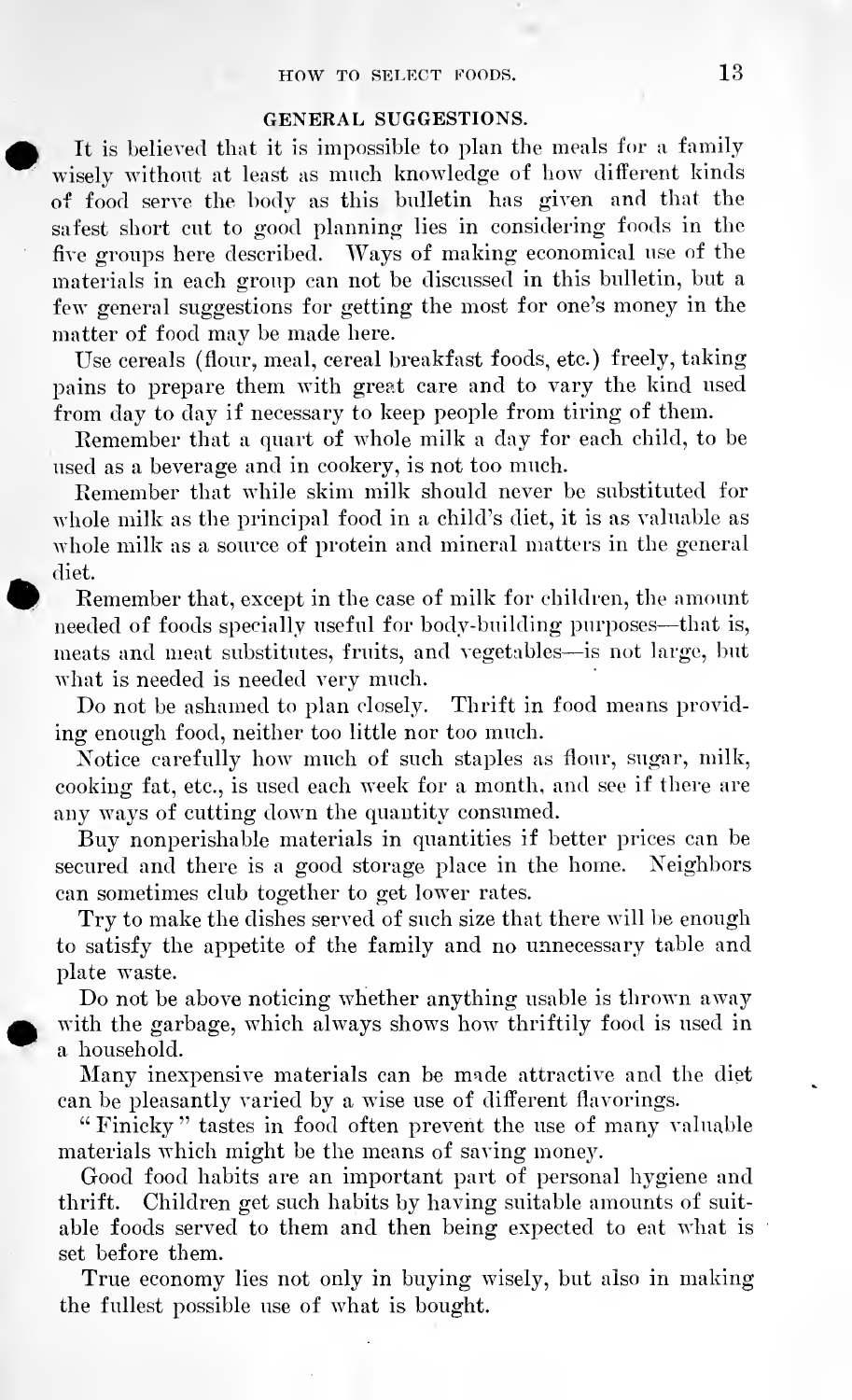### PUBLICATIONS OF THE UNITED STATES DEPARTMENT OF AGRI- CULTURE OF INTEREST IN CONNECTION WITH THIS BUL-LETIN.

#### AVAILABLE FOR FREE DISTRIBUTION BY THE DEPARTMENT.

Meats: Composition and Cooking. (Farmers' Bulletin 34.) Beans, Peas, and Other Legumes as Food. (Farmers' Bulletin 121.) Canned Fruit. Preserves, and Jellies : Household Methods of Preparation. (Farmers' Bulletin 203.) Cereal Breakfast Foods. (Farmers' Bulletin 249.) Preparation of Vegetables for the Table. (Farmers' Bulletin 256.) Use of Fruit as Food. (Farmers' Bulletin 203.) Food Value of Corn and Corn Products. (Farmers' Bulletin 298.) The Use of Milk as Food. (Farmers' Bulletin 363.) Care of Food in the Home. (Farmers' Bulletin 375.) Economical Use of Meat in the Home. (Farmers' Bulletin 391.) The Care of Milk and Its Use in the Home. (Farmers' Bulletin 413.) Mutton and Its Value in the Diet. (Farmers' Bulletin 526.) Sugar and Its Value as Food. (Farmers' Bulletin 535.) Use of Corn, Kafir, and Cowpeas in the Home. (Farmers' Bulletin 559.) Corn Meal as a Food and Ways of Using It. (Farmers' Bulletin 565.) Honey and Its Uses in the Home. (Farmers' Bulletin 653.) School Lunches. (Farmers' Bulletin 712.) Food for Young Children. (Farmers' Bulletin 717.) Homemade Fireless Cookers and Their Use. (Farmers' Bulletin 771.)

#### FOR SALE BY THE SUPERINTENDENT OF DOCUMENTS. GOVERNMENT PRINTING OFFICE. WASHINGTON, D. C.

- Principles of Nutrition and Nutritive Value of Food. (Farmers' Bulletin 142.) Price, 5 cents.
- Bread and Bread Making. (Farmers' Bulletin 389.) Price. 5 cents.
- The Chemical Composition of American Food Materials. (Office of Experiment Stations Bulletin 28.) Price, 10 cents.
- Iron in Food and Its Functions in Nutrition. (Office of Experiment Stations Bulletin 185.) Price, 10 cents.
- Calcium, Magnesium, and Phosphorus in Food and Nutrition. (Office of Experiment Stations Bulletin 227.) Price, 10 cents.
- Composition of Food Materials. (Office of Experiment Stations Food and Diet Charts 15.) Price per set, \$1.
- The Food Value and Uses of Poultry. (Department Bulletin 467.) Price, 5 cents.
- Potatoes, Sweet Potatoes, and Other Starchy Roots as Food. (Department Bulletin 468.) Price, 5 cents.
- Fats and Their Economical Use in the Home. (Department Bulletin 4G9.) Price, 5 cents.

Eggs and Their Value as Food. (Department Bulletin 471.) Price, 5 cents. 14

WASHINGTON : GOVERNMENT PRINTING OFFICE : 1917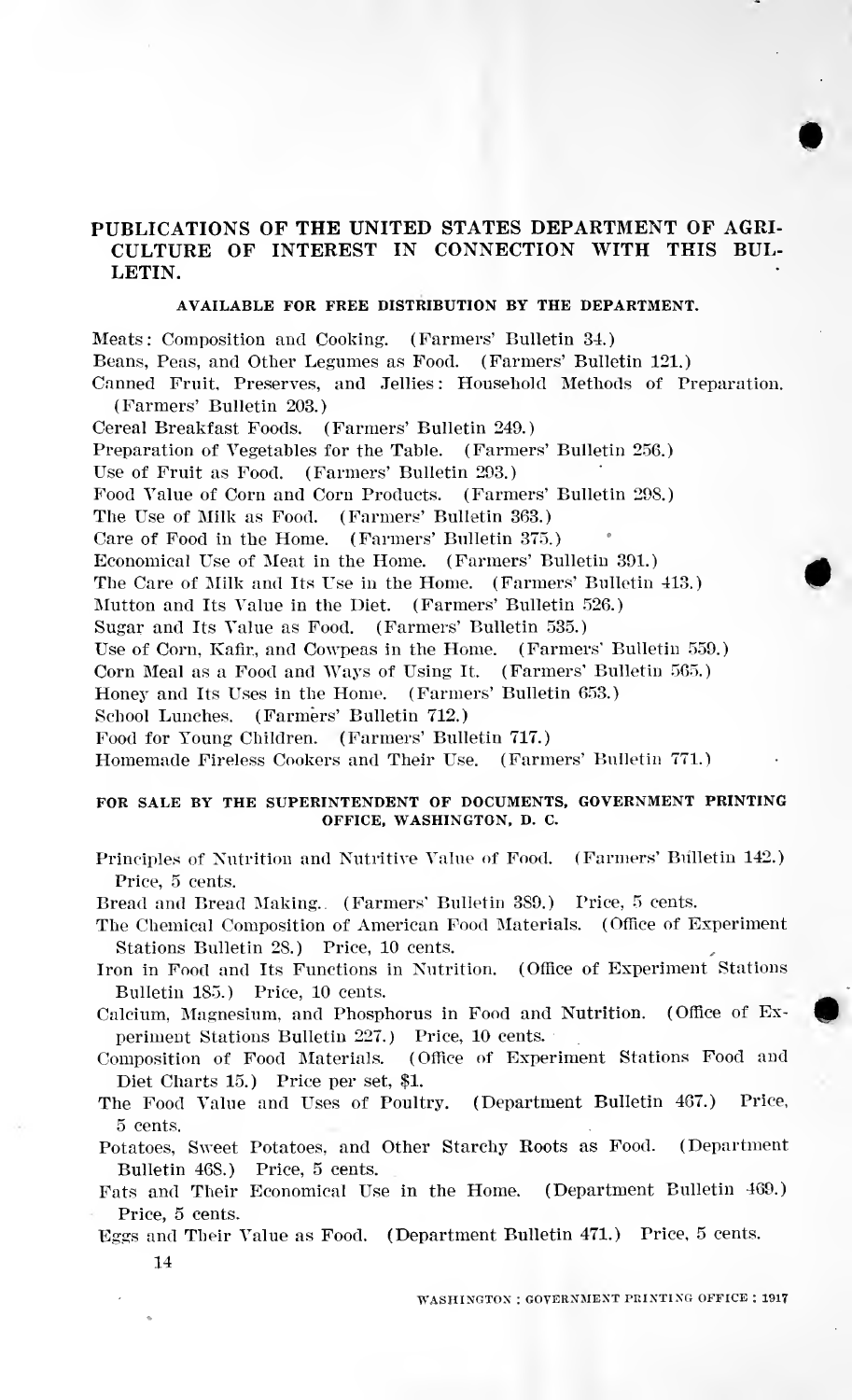